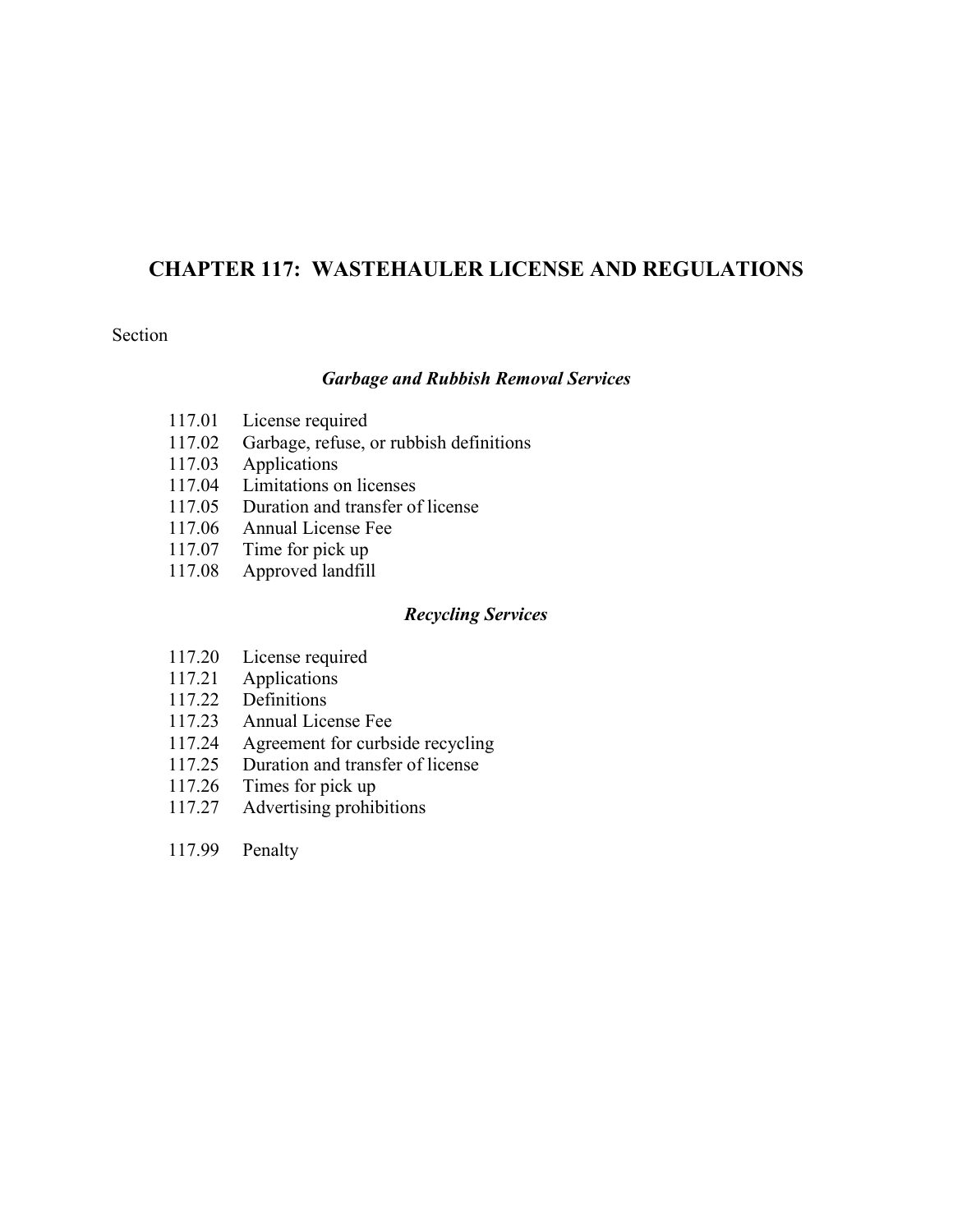## *GARBAGE AND RUBBISH REMOVAL SERVICES*

## **§ 117.01 LICENSE REQUIRED**

It shall be unlawful for any person, firm, or corporation to engage in the business of collecting garbage, refuse, or rubbish within the Village without having first obtained a license to do so, provided that this section shall not apply to materials from the demolition of buildings or structures demolished pursuant to a permit issued by the Village. All persons, corporations, or other entities issuing a license for garbage and rubbish removal must also pick up recyclable materials and lawn and garden debris.

(Ord. 92-03-01, passed 3-12-92) Penalty, see § 117.99

## **§ 117.02 GARBAGE, REFUSE, OR RUBBISH DEFINITIONS**

As used in this subchapter:

*GARBAGE.* Any refuse products or materials including but not limited to the following: putrescible animal and vegetable wastes resulting from the handling, preparation, cooking, sale, or consumption of food; animal excretion; glass or metal containers, products, or objects discarded as no longer useable; paper, wood, and cardboard waste; uprooted weeds, grass clippings, leaves, and the like; ashes and cinders; discarded furniture or clothing; and dead animals. The term *GARBAGE* does not include human excretion in the form of body waste.

*RECYCLABLE MATERIALS.* Newspapers consisting of bagged, boxed, or securely twined newspapers; glass, clear, brown, or green in color; aluminum or tin products; and such other materials mutually agreed upon between the Village and the licensee. (Ord. 92-03-01, passed 3-12-92)

## **§ 117.03 APPLICATIONS**

Applications for such licenses shall be made in writing to the Village Clerk, and shall be subject to the approval of the President and Village Board. The application shall be under oath and shall state as follows:

(A) The name, address, and statement of legal age of the applicant in the case of an individual; in the case of a co-partnership, the persons entitled to share in the profits thereof, and in the case of a corporation for profit, or a club, the date of incorporation, the objects for which it was organized, the names and addresses of the officers and directors, owned by one person or his nominees, the name and address of such person.

(B) The citizenship of the applicant, his place of birth, and if a naturalized citizen, the time and place of his naturalization.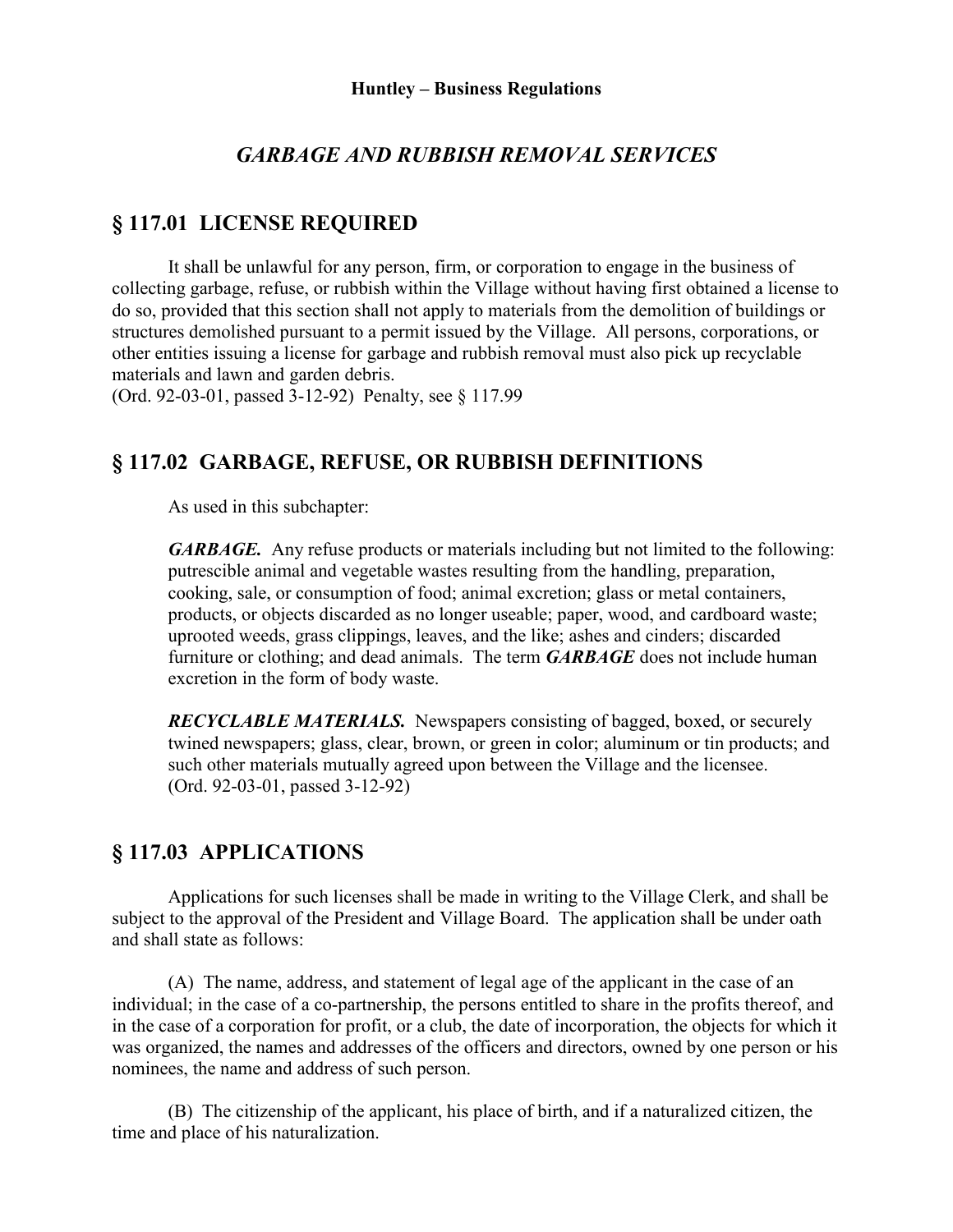#### **Wastehauler License and Regulations**

(C) The character of business of the applicant, and in the case of a corporation, the objects for which it was formed.

(D) The length of time that said applicant has been in business of that nature, or in the case of a corporation, the date on which its charter was issued.

(E) The location and description of the premises or place of business which is to be operated under such license.

(F) A statement whether applicant has made similar applications for a similar license on premises other than described in this application, and the disposition of such application.

(G) A statement that applicant has never been convicted of a felony and is not disqualified to receive a license by reason of any matter or thing contained in this section, laws of this state, or the ordinances of this Village.

(H) Whether a previous license by any state of subdivision thereof, or by the federal government has been revoked, and the reasons thereof.

(I) The number of trucks intended to be operated under the proposed license.

(J) That each truck shall be covered or enclosed in such a way that the contents thereof will not blow from or drop off of said truck either in the Village limits or on the way to the designated landfill facility.

(K) That all regulations and resolutions duly adopted by the Village Board pertaining to the pick-up and dumping of garbage, refuse, and rubbish will be observed and followed including:

- Lids must be replaced on cans; Dumpster enclosure gates must be closed.
- Trucks must be parked in order to lift trash over in case of front loaders.
- Trash that is spilled while handling, must be picked up.

(L) That garbage shall be securely packaged or enclosed in a weather resistant container for collection.

(M) The name, address, or location of the sanitary landfill at which the licensee intends to deposit all garbage, refuse, rubbish, or recyclables collected from within the Village.

(N) That the license to be issued upon the application is, and will be subject to revocation by the President and Village Board.

(O) A list of current residential curbside customers for which the license will be issued, which list shall be updated on a quarter-annual basis and furnished to the Village Manager of the Village within five days of the end of each quarter during the license period.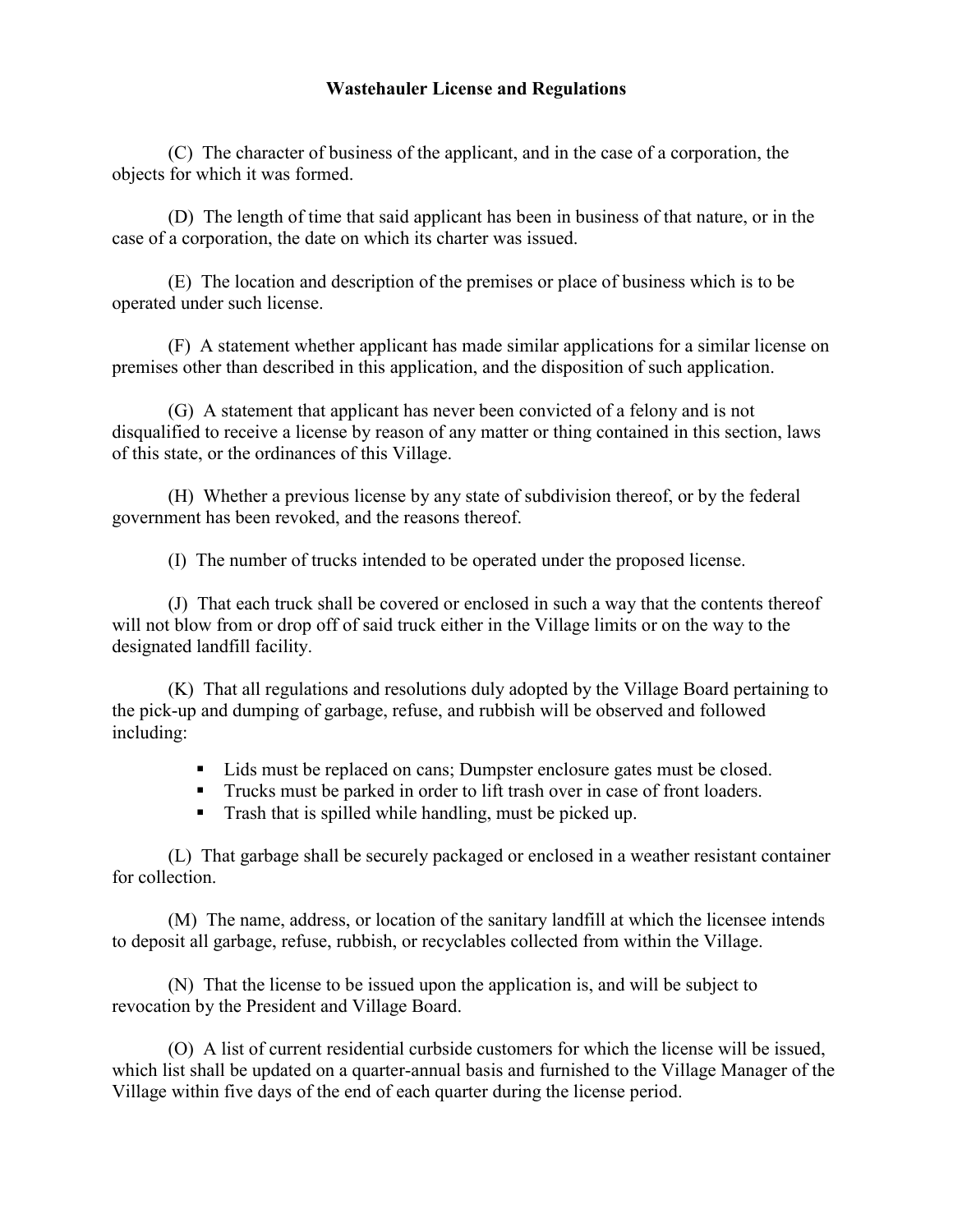#### **Huntley – Business Regulations**

(P) No license shall be issued hereunder unless the applicant shall file with the application a certificate by an insurance company authorized to do business in the State of Illinois, certifying that the applicant has in force and effect, insurance in the minimum amount of \$1,000,000. Said certificate shall name the Village as being a co-insured. (Ord. 92-03-01, passed 3-12-92; Ord.(O)2003-06.60, passed 6-26-03)

#### **§ 117.04 LIMITATIONS ON LICENSES**

There shall be no more than six garbage collector's business licenses in the Village, and no person, firm, or corporation shall be issued more than one license. No license shall be issued to any person, firm, or corporation which doe not have trucks in service. There shall be no limitation on the number of trucks operated by each licensee. The allowed number of business licenses may be increased or decreased by ordinances passed and approved by the President and Village Board.

(Ord. 92-03-01, passed 3-12-92; Am. Ord. 98-03-12-02, passed 3-12-98)

#### **§ 117.05 DURATION AND TRANSFER OF LICENSE**

(A) A license shall be purely a personal privilege, good for not to exceed one year after the issuance. The one year period shall be from the  $1<sup>st</sup>$  day of January of each year to the  $31<sup>st</sup>$  day of December of each year unless sooner revoked or suspended as in this section provided. Licenses issued after the 1<sup>st</sup> day of January of any year shall pay the full license fees as provided. A license shall not constitute property, nor shall it be subject to attachment, garnishment, or execution, not shall it be alienable or transferable, voluntarily or involuntarily, or subject to be encumbered or hypothecated. Such license shall not descend by the laws to testate or intestate devolution, but it shall cease upon the death of the licensee, provided that the executors or administrators of the estate of any deceased licensee, and the trustee of any insolvent or bankrupt licensee, when such estate consists in part of refuse collection service, may continue the business under order of the appropriate court, and may exercise the privileges of the deceased or insolvent or bankrupt licensee after the death of such descendent, or such insolvency or bankruptcy, until the expiration of such license, but not longer than six months after the death bankruptcy, or insolvency of such licensees. In no event shall there be any refund of any portion of any license fee paid.

(Ord. 92-03-01, passed 3-12-92; Am. Ord. (O)2007-12.78, passed 12-13-07)

(B) Any licensee may renew his license at the expiration thereof, provided he is then qualified to receive a license and further provided that the renewal privilege herein provided for shall not be construed as a vested right which shall in any case prevent the President and Village Board from decreasing the number of licenses to be issued within their jurisdiction. (Ord. 92-03-01, passed 3-12-92)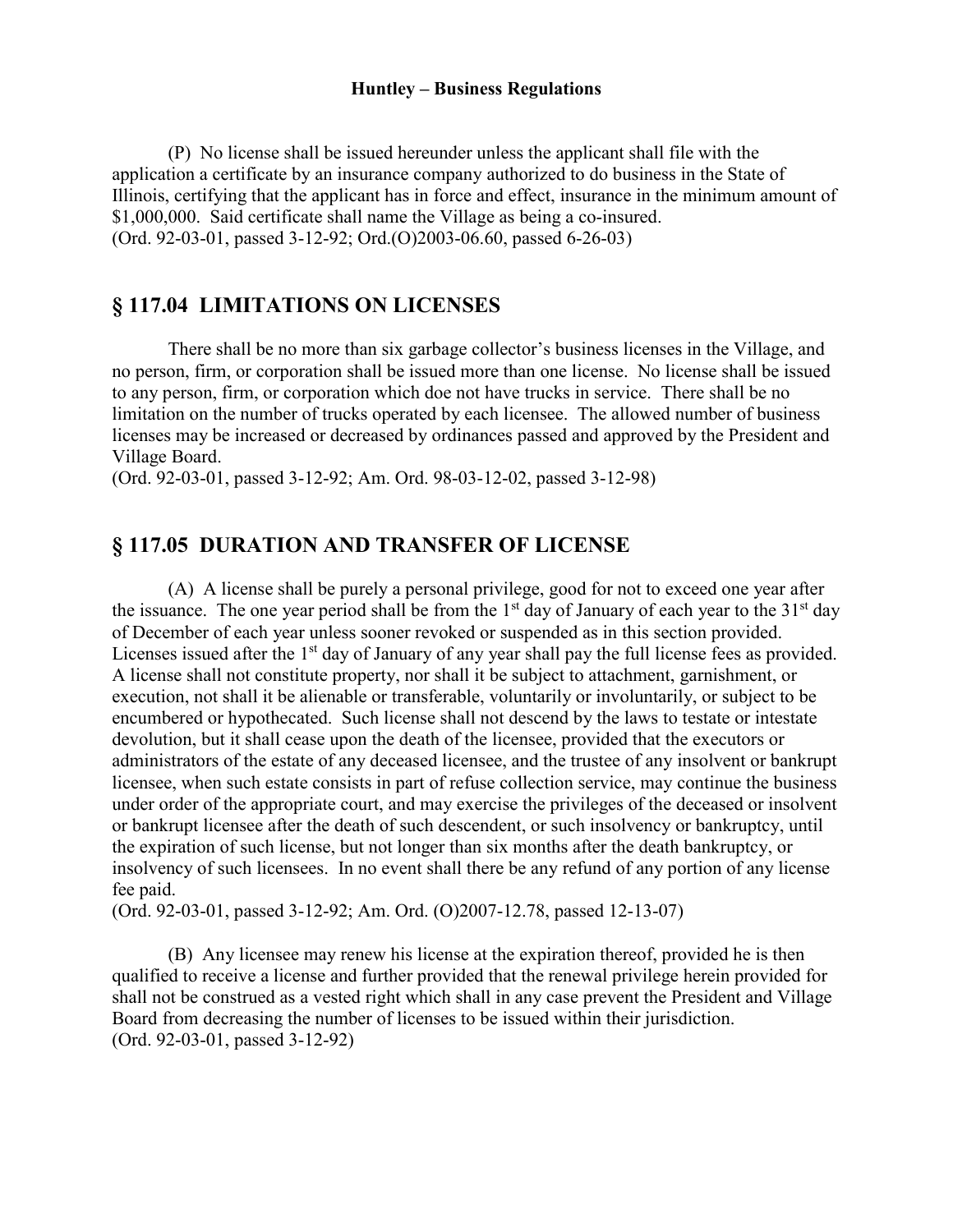#### **§ 117.06 ANNUAL LICENSE FEE**

The annual fee for such license shall be One Thousand Five Hundred dollars and no cents  $($1,500.00)$ . The payment of the fee is due upon the filing of the application. Fees will increase yearly according to the CPI.

(Ord. 92-03-01, passed 3-12-92; Am. Ord. (O)2007-12.78, passed 12-13-07)

#### **§ 117.07 TIME FOR PICK UP**

Licensees shall schedule the pickup of garbage, refuse, or rubbish in accordance with the schedule for zone pickup established by the Village and shall schedule such pickup within the zone schedule for a minimum of at least one day to coincide with the pickup of recyclable materials within said zone. All licensees shall be required to pickup recyclable materials, lawn and garden debris as defined in the Illinois Revised Statutes in addition to garbage, refuse, and rubbish. All licensees shall obtain approval from the Village Manager's office for any holiday collection schedule.

(Ord. 92-03-01, passed 3-12-92)

#### **§ 117.08 APPROVED LANDFILL**

Licensees under this section shall deposit all garbage, refuse, rubbish, and recyclables collected within the Village at any landfill facility, recycling center, and composting facilities approved and licensed by the Illinois Environmental Protection Agency. (Ord. 92-03-01, passed 3-12-92) Penalty, see § 117.99

### *RECYCLING SERVICES*

#### **§ 117.20 LICENSE REQUIRED**

It shall be unlawful for any person, firm, or corporation to collect curbside recyclable materials within the Village without having first obtained a license to do so, provided that this section shall not apply to not-for-profit, civic, and charitable organizations conducting a recycling program as a fund-raising project with the approval of the Village President or Village Board.

(Ord. 92-03-01, passed 3-12-92) Penalty, see § 117.99

### **§ 117.21 APPLICATIONS**

Applications for such licenses shall be made in writing to the Village Clerk, and shall be subject to the approval of the President and Village Board. The application shall be under oath and shall state as follows: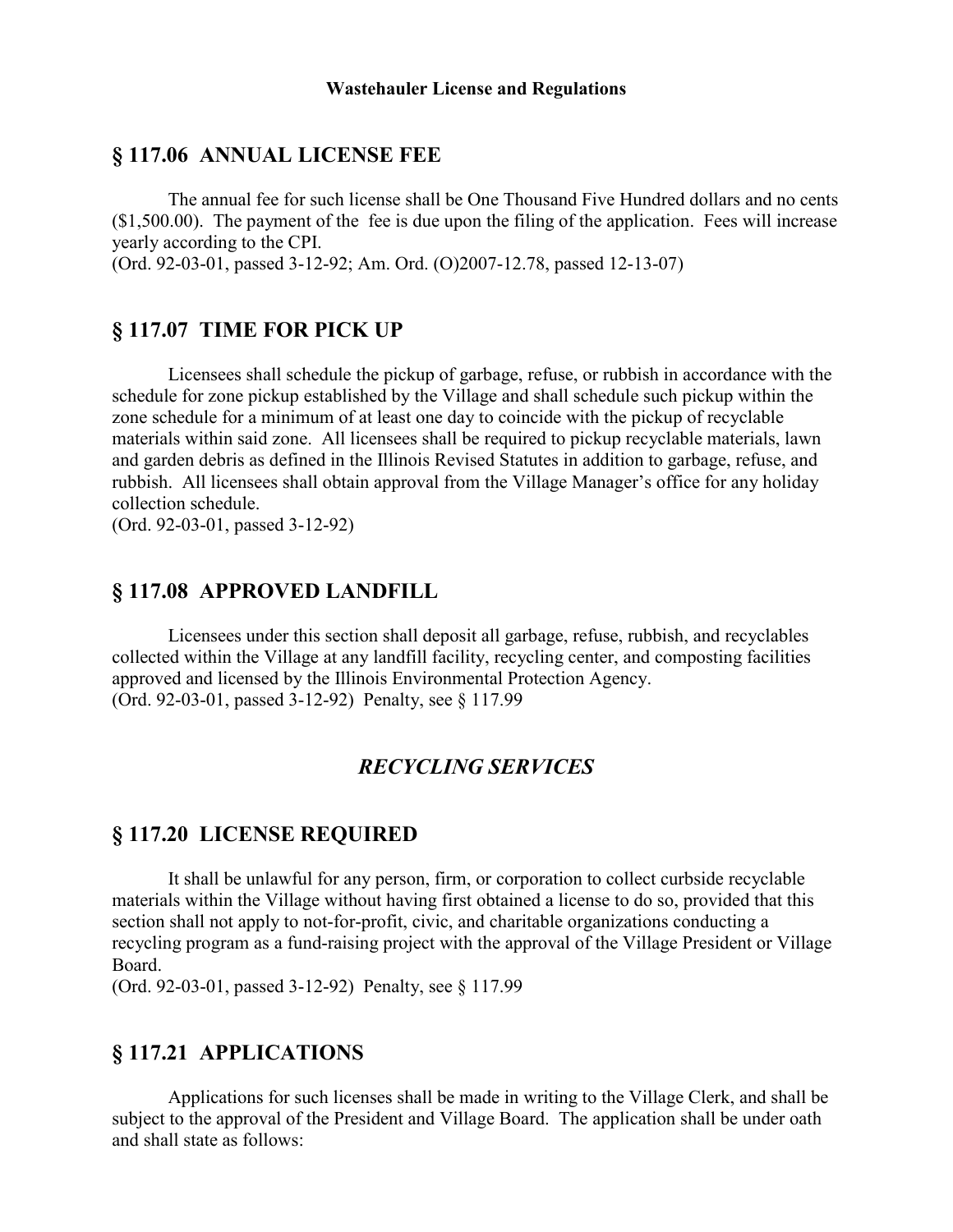#### **Huntley – Business Regulations**

(A) The name, address, and statement of legal age of the applicant in the case of an individual; in the case of a co-partnership, the persons entitled to share in the profits thereof, and in the case of a corporation for profit, or a club, the date of incorporation, the objects for which it was organized, the names and addresses of the officers and directors, owned by one person or his nominees, the name and address of such person.

(B) The citizenship of the applicant, his place of birth, and if a naturalized citizen, the time and place of his naturalization.

(C) The character of business of the applicant; and in the case of a corporation, the objects for which it was formed.

(D) The length of time that said applicant has been in business of that character, or in the case of a corporation, the date on which its charter was issued.

(E) The location and description of the premises or place of business which is to be operated under such license.

(F) A statement whether applicant has made similar application for a similar other license on premises other than described in this application, and the disposition of such application.

(G) A statement that applicant has never been convicted of a felony and is not disqualified to receive a license by reason of any matter or thing contained in this section, laws of this state, or the ordinances of this Village.

(H) Whether a previous license by any state of subdivision thereof, or by the Federal government has been revoked, and the reasons therefore.

(I) The number of trucks intended to be operated under the proposed license.

(J) That each truck shall be covered or enclosed in such a way that the content thereof will not blow from or drop off of said truck either in the Village limits or on the way to the designated recycling facility.

(K) That all regulations and resolutions duly adopted by the Village Board pertaining to the pick-up and dumping of garbage, refuse, and rubbish will be observed and followed including:

- Lids must be replaced on cans; Dumpster enclosure gates must be closed.
- Trucks must be parked in order to lift trash over in case of front loaders.
- Trash that is spilled while handling, must be picked up.

(L) That recyclable materials shall be securely packaged or enclosed in approved containers for collection.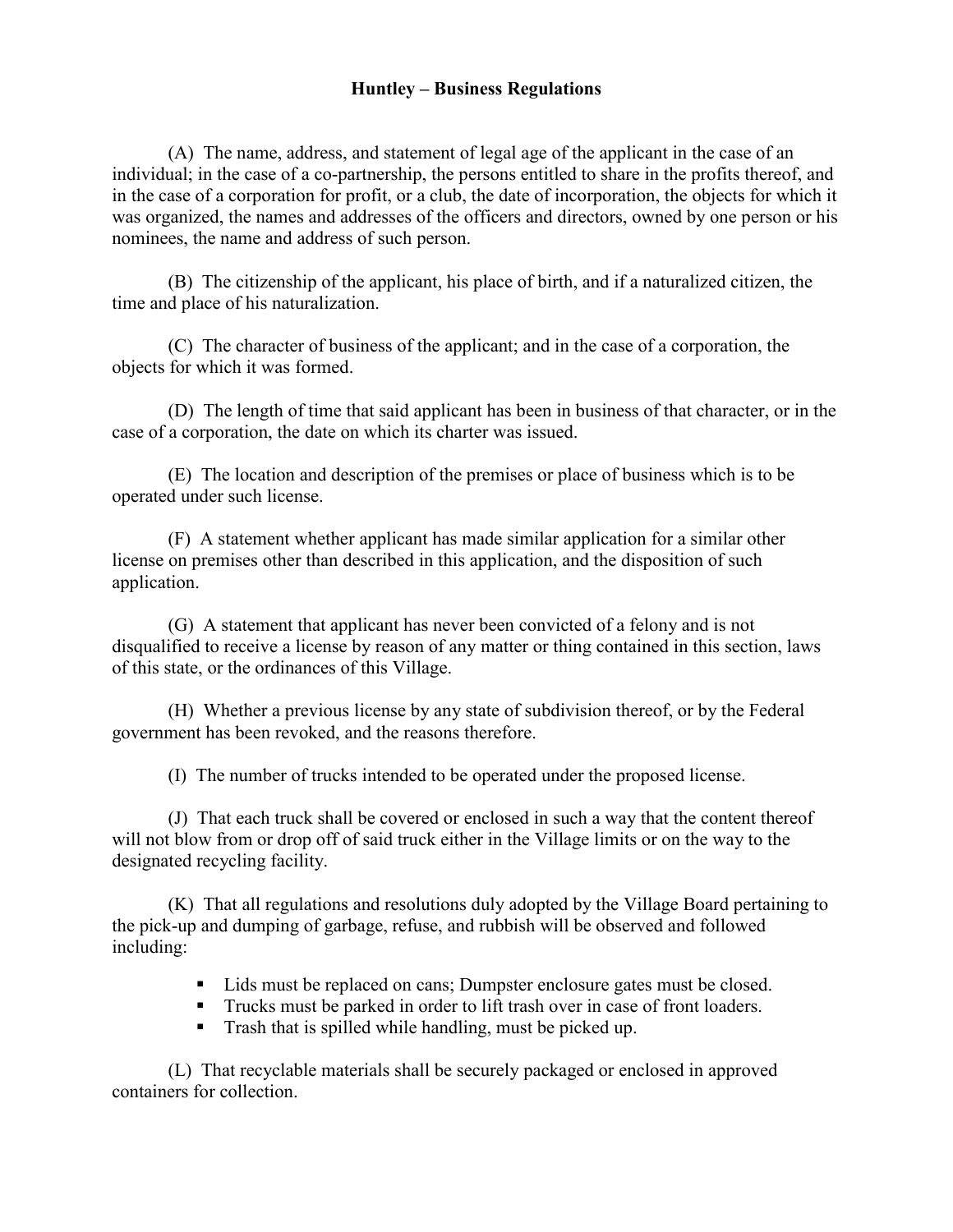#### **Wastehauler License and Regulations**

M) The name, address, or location of the recycling facility at which the licensee intends to deposit all recyclable materials collected from within the Village.

(N) That the license to be issued upon the application is and will be subject to revocation by the President and Village Board.

(O) No license shall be issued hereunder unless the applicant shall file with the application a certificate by an insurance company authorized to do business in the State of Illinois, certifying that the applicant has in force and effect, insurance in the minimum amount of \$1,000,000. Said certificate shall name the Village as being a co-insured. (Ord. 92-03-01, passed 3-12-92; Ord.(O)2003-06.60, passed 6-26-03)

## **§ 117.22 DEFINITIONS**

*CURBSIDE RECYCLER.* Any person, firm, or corporation licensed in the business of curbside collection of recyclable materials pursuant to this section.

*GARAGE, REFUSE,* or *RUBBISH.* Consists of any materials as defined in § 117.02 of this chapter.

*HOLIDAYS.* Those days established and approved by the Village as part of the curbside recycling program.

*LICENSED HAULER.* Any person, firm, or corporation engaged in the business of collecting garbage, refuse, or rubbish within the Village pursuant to §§ 117.-1 through 117.08.

*RECYCLABLE MATERIALS.* Newspapers consisting of tagged, boxed, or securely twined newspapers; glass, clear, brown, or green in color; aluminum or tin products; and such other materials mutually agreed upon between the Village and the licensee. (Ord. 92-03-01, passed 3-12-92)

# **§ 117.23 ANNUAL LICENSE FEE**

The annual fee for such license shall be One Thousand Five Hundred dollars and no cents (\$1,500.00). The payment of the fee is due upon the filing of the application. Fees will increase yearly according to the CPI.

(Ord. 92-03-01, passed 3-12-92; Am. Ord. (O)2007-12.78, passed 12-13-07)

# **§ 117.24 AGREEMENT FOR CURBSIDE RECYCLING**

Any person, firm, or corporation defined as a curbside recycler under § 117.22 shall enter into an agreement for curbside recycling upon such terms and provisions as may be approved by the Village. No such contract shall extend beyond the period of the license provided for in this subchapter.

(Ord. 92-03-01, passed 3-12-92) Penalty, see § 117.99